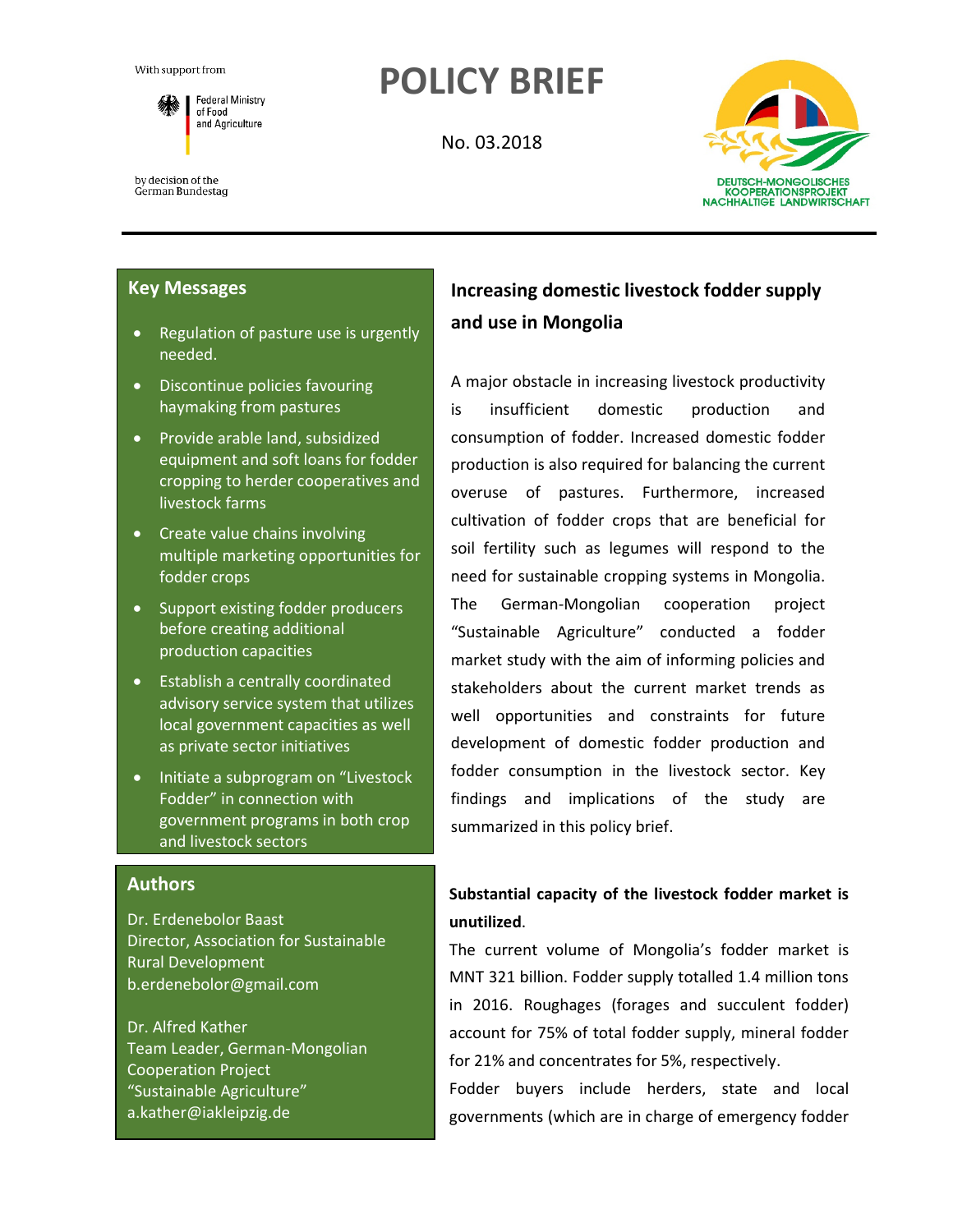

#### reserves that are channelled to herders as well) and



*Figure 1: Structure of roughage consumption measured in monetary value (2016)*



*consumption measured in monetary value (2016)*

intensified and semi-intensified livestock farms. Herders' fodder consumption was MNT 232.8 billion, and the fodder consumption of livestock farms was MNT 88.1 billion. The market for roughages is dominated by hay supply and herders as the main consumers (Figure 1). The market for concentrated feed, on the other hand, is shaped by the relatively high concentrate feeding intensity of livestock farms. The latter account for 78.9% of the total consumption of concentrates (MNT 65.9 billion in 2016). The biggest consumers of concentrat<br>farms with a 35.5% market share (Figure 2). farms with a 35.5% market share (Figure 2). billion, and the fodder consumption of livestock farms was MNT 88.1 billion. The market for roughages is dominated by hay supply and herders as the main consumers (Figure 1). The market for concentrated feed, on the other

The current fodder supply of intensified livestock farms meets 86% of their roughage requirements and 51 percent of the concentrate requirements. The unsatisfied fodder requirements and 51 percent of the concentrate requirements. The unsatisfied fodder<br>requirements offer an additional market capacity of an estimated MNT 50 billion. In pastoral<br>livestock production, fodder consumption is e livestock production, fodder consumption is expected to increase by 10 to 20% with the increasing number of animals, but this will also depend on as factors such as weather conditions. Domestic fodder cropping can be increased by MNT 14.5 billion by substituting imports of fodder crops that are partly used in industrial fodder production. Further increase imports of fodder crops that are partly used in industrial fodder production. Further increase<br>can be expected from policy and private sector initiatives facilitating increased fodder consumption. The total market capacity to be targeted by policies promoting domestic supply<br>and consumption of livestock fodder is estimated at MNT 370 to 500 billion. and consumption of livestock fodder is estimated at MNT 370 to 500 billion. Figure 1: Structure of roughage consumption Figure 2: Structure of concentrated fodder<br>tensified and semi-intensified livestock farms. Herders indeer consumption measured in monetary value (2016)<br>then fifted and semi-inten Figure 1: Structure of roughtinge consumption. Figure 2: Structure of concentrated fodder measured in monetary value (2016)<br>intensified and semi-intensified livestock farms. Herders' fodder consumption was MNT 2:<br>billion,

Major constraints of the market for livestock fodder as well Major constraints of the market for livestock fodder as well as weaknesses identified in the policy framework of domestic fodder production are briefly discussed below, along with policy recommendations responding to each issue.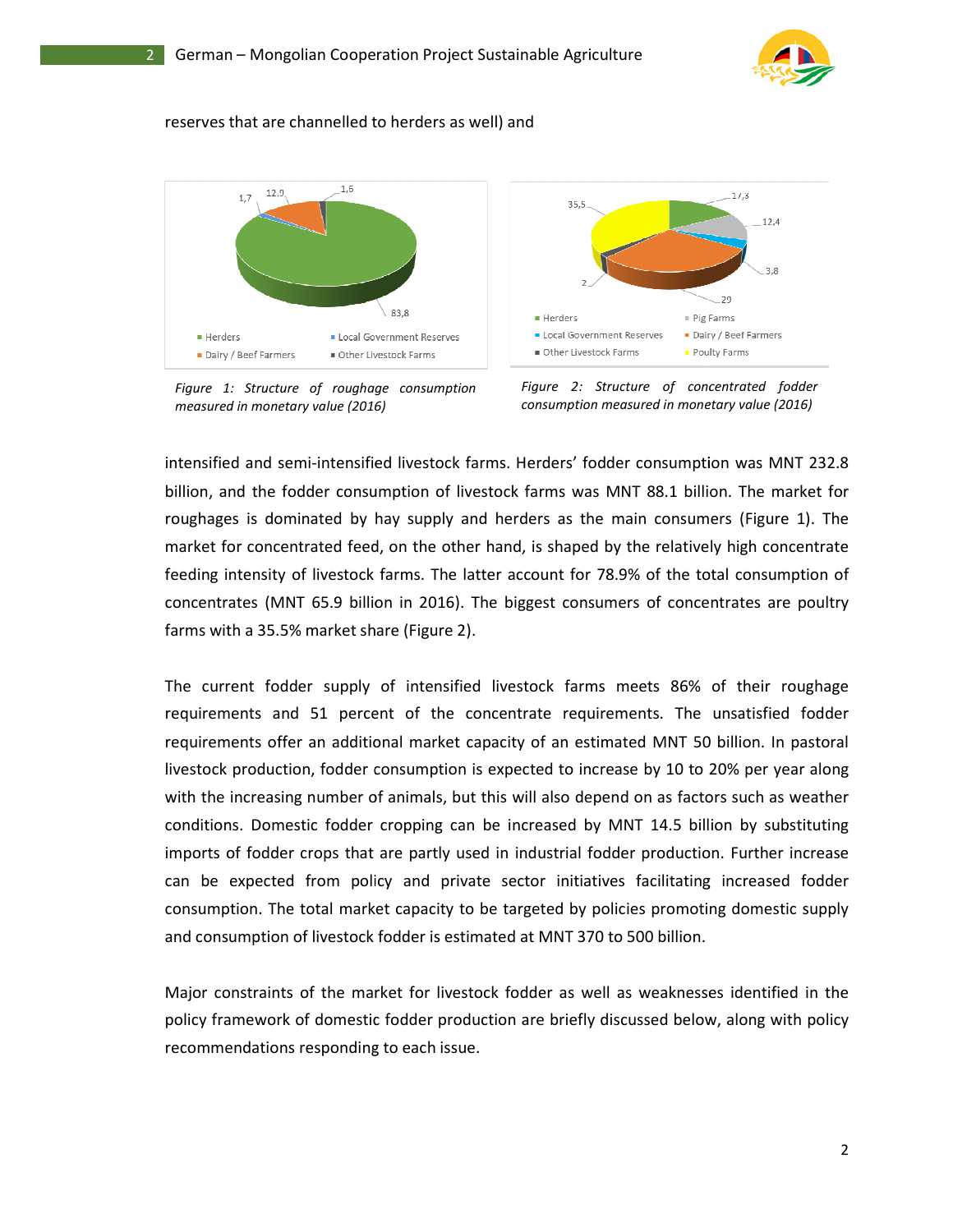

#### Pastures are overgrazed and domestic capacity of hay production is limited.

71% of Mongolia's territory is used as pastures free of charge. Roughage consumption of<br>herders and dairy as well as beef farms is dominated by grazing and supplementary feeding of<br>hay harvested from pastures. While 65% of herders and dairy as well as beef farms is dominated by grazing and supplementary feeding of<br>hay harvested from pastures. While 65% of pastures are already overgrazed the number of hay harvested from pastures. While 65% of pastures are already overgrazed the number of animals is constantly increasing and herders' hay requirements are expected to increase by up to 100 thousand tons per year. However, at the current scale and severity of overgrazing the animals is constantly increasing and herders' hay requirements are expected to increase by up<br>to 100 thousand tons per year. However, at the current scale and severity of overgrazing the<br>domestic capacity for hay productio haymaking from pastures should be prevented. Policies targeting an increase in domestic supply of forages need to prioritize increased biomass production over exploitation of limited supply of forages need to prioritize increased biomass production over exploitation of limited<br>natural resources. Regulation of pasture use is urgently needed and the use of hay should be repressed by increased use of green fodder, cultivated perennial grasses, legumes and silage in livestock feeding. The key recommendations are: inimals is constantly increasing and herders' hay requirements are expected to increase by<br>to 100 thousand tons per year. However, at the current scale and severity of overgrazing t<br>domestic capacity for hay production fro

- Introduce a legislative framework on controlled and sustainable use of pastures;
- Discontinue distribution of subsidized haymaking equipment to herders and livestock farms.

#### **Herders and livestock farms lack land, equipment and funds for fodder cropping Herders and livestock farms** .

As of 2016, green fodder crops are grown in 20 aimags, perennial grasses such as alfalfa and clover in 14 aimags and silage crops such as maize and sunflower in 8 aimags. A major share of the growers are herder cooperatives and livestock farms. Most of those herders and farmers are cultivating plots as small as  $0.1$  to 1 hectare, hence merely experimenting with the possibility of fodder cropping. These initiatives need to be scaled up with policy support. For fodder cropping at sufficient scales herders and livestock farms need access to arable land, cropping equipment, seeds and fun fodder cropping at sufficient scales herders and livestock farms need access to arable land, cropping equipment, seeds and funds. The key recommendations are: repressed by increased use of green fodder, cultivated perennial grasses, legumes and silage in<br>livestock feeding. The key recommendations are:<br><br>• Introduce a legislative framework on controlled and sustainable use of past 14 aimags and silage crops such as maize and sunflower in 8 aimags. A major share of<br>ers are herder cooperatives and livestock farms. Most of those herders and farmers<br>vating plots as small as 0.1 to 1 hectare, hence merel

- Distribute seeds of fodder crops and allocate arable land and subsidized cropping equipment to soum governments, herder cooperatives and intensified livestock farms; • Distribute seeds of fodder crops and allocate arable land and subsidized cropping<br>equipment to soum governments, herder cooperatives and intensified livestock farms;<br>• Prioritize herders and livestock farms planning fodd
- loans;
- Establish aimag- or soum-level fodder production units as public-private (PPPs) between local governments and herders organized in cooperatives in areas where fodder cropping is possible.

In the suggested PPP model, the local government will provide arable land and experts and In the suggested PPP model, the local government will provide arable land and experts and<br>facilitate sales while local herders, possibly supported through soft loans, contribute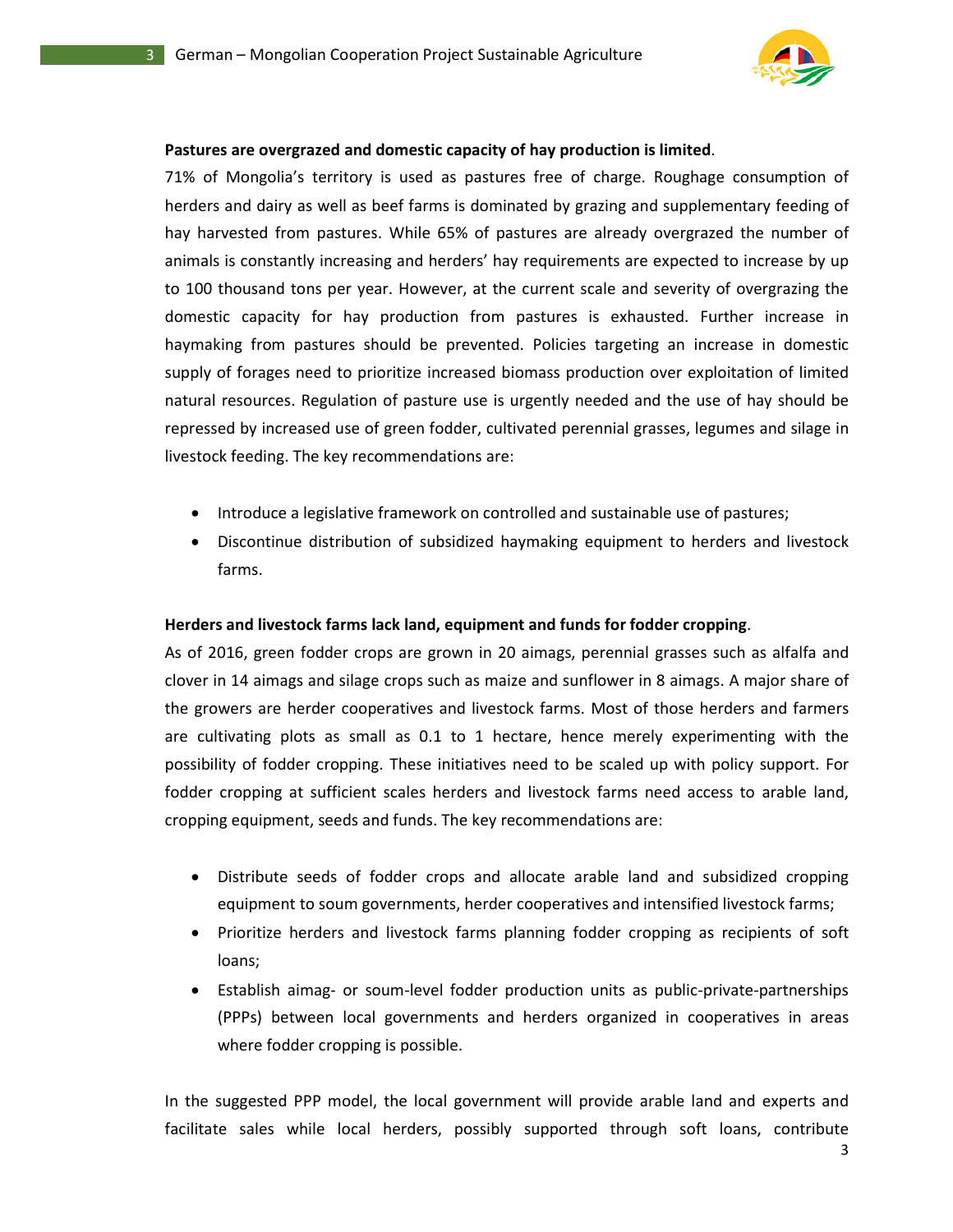

4

equipment, labour and operational funds. The main benefit of this model is that, given their equipment, labour and operational funds. The main benefit of this model is that, given their<br>lack of experience with fodder cropping, herders will be institutionally and professionally supported by the local governments, hence less exposed to production and marketing risks.

#### Incentives and market opportunities for commercial fodder cropping are missing.

Supporting fodder cropping by herders and livestock farms is essential but this will have limited impact since in many areas of the country fodder cropping is not feasible or economically not Supporting fodder cropping by herders and livestock farms is essential but this will have limited<br>impact since in many areas of the country fodder cropping is not feasible or economically not<br>profitable due to unfavourable production policies therefore need to also facilitate commercial fodder cropping by mechanized crop farms, most of which currently specialize in wheat cropping. However, commercial fodder cropping is only possible if there is actual demand for fodder crops and the prices of the crops justify the production costs. Hence, policies should aim for establishment of value chains involving multiple marketing channels for fodder crops. Also, in view of the benefit of integrating fodder crops in wheat rotations for soil fertility, financial incentives for crop farms to grow fodder crops in rotation can be justified. The related recommendations are: follow policies therefore need to also facilitate commercial fodder cropping by mechanized<br>op farms, most of which currently specialize in wheat cropping. However, commercial fodder<br>opping is only possible if there is actu lack of experience with fodder cropping, herders will be institutionally and professionally<br>supported by the local governments, hence less exposed to production and marketing risks.<br>Incentives and market opportunities for

- Supply green fodder, cultivated perennial grasses and protein-rich crops instead of natural hay to the emergency fodder reserves of aimag and soum governments;
- Provide support e.g. soft loans and tax benefits to food processors that utilize nutritious fodder crops such as rape, soy and white mustard as raw materials and deliver products such as expellers that can be used in livestock feeding; to the emergency fodder reserves of aimag and soum governments;<br>support e.g. soft loans and tax benefits to food processors that utilize nutritious<br>crops such as rape, soy and white mustard as raw materials and deliver bythe emergency fodder reserves of aimag and soum governments;<br>rt e.g. soft loans and tax benefits to food processors that utilize nutritious<br>such as rape, soy and white mustard as raw materials and deliver by-
- Prioritize livestock farms that are planning fodder cropping or purchase of fodder crops from domestic crop farms as recipients of soft loans facilitated by the government;
- from domestic crop farms as recipients of soft loans i<br>• Reward farms growing fodder crops with higher fertilizers and / or wheat.

## Creation of additional fodder production capacity is planned while the existing capacity is **underutilized.**

There are 116 fodder production units with a combined production capacity of 374 thousand tons per year registered at the Ministry of Food, Agriculture and Light Industry. As of 2017, 68 fodder production units are in operation. These facilities include 11 fodder factories, 30 mills with fodder production and 2 small mills with pelleting machines in addition to 23 herder tons per year registered at the Ministry of Food, Agriculture and Light Industry. As of 2017, 68<br>fodder production units are in operation. These facilities include 11 fodder factories, 30 mills<br>with fodder production and 2 such as pelleting machines, grain crushers and fodder mixers. The combined production<br>capacity of 41 industrial fodder producers is 263 thousand tons per year but only 38 percent of<br>this capacity is currently utilized. In capacity of 41 industrial fodder producers is 263 thousand tons per year but only 38 percent of this capacity is currently utilized. In the case of small-scale fodder production, only 23 out of 53 units registered are actually used. While these facts reveal underutilization of the existing There are 116 fodder production units with a combined production capacity of 374 tons per year registered at the Ministry of Food, Agriculture and Light Industry. As of fodder production units are in operation. These facil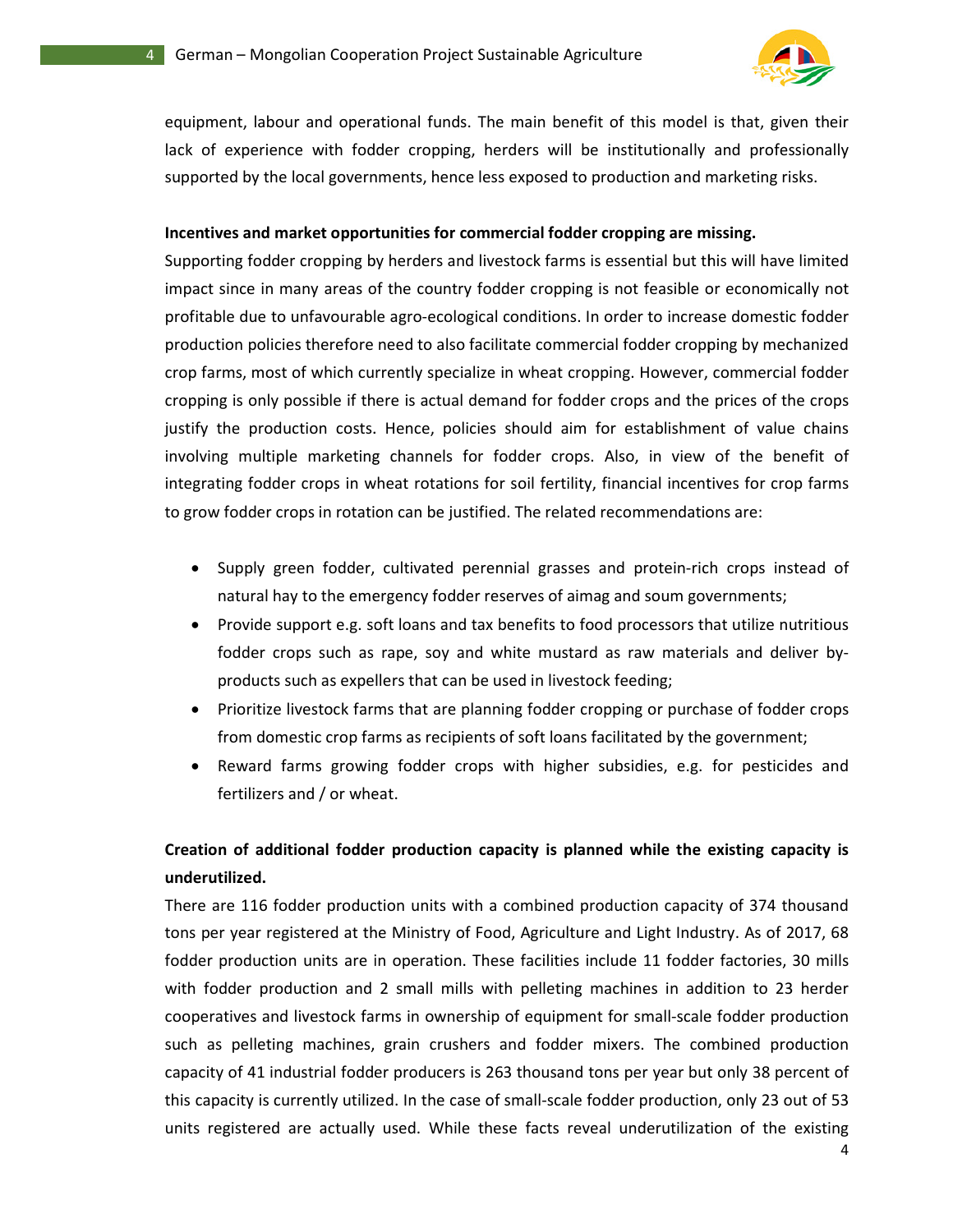

fodder production capacity the government is planning the establishment of 4 new fodder factories and distribution of more grain crushers, fodder mixers and pelleting machines to factories and distribution of more grain crushers, fodder mixers and pelleting machines to<br>herders and farmers (as per Government Action Plan 2017-2020). Establishment of additional production capacities will not improve but rather reduce overall performance of the fodder<br>industry and there is no guarantee that the additional capacity will be utilized. Policy focus is<br>better placed on supporting the e industry and there is no guarantee that the additional capacity will be utilized. Policy focus is better placed on supporting the existing fodder producers, most which have not received any policy support but are operating on an uncertain market. The recommendations are: r production capacity the government is planning the establishment of 4 new fodder es and distribution of more grain crushers, fodder mixers and pelleting machines to s and farmers (as per Government Action Plan 2017-2020)

Delay the plan of establishing new fodder factories until at least 50% of the existing fodder production capacity is utilized. Instead, provide support e.g. through soft loans and tax reduction to existing fodder producers; Interpreticulary on an uncertain market. The recommendations are:<br>
Interactions provident smallest small-scale for the existing fodder<br>
Interact with small-scale for the soft loans and tax<br>
Interact g fodder production to

Discontinue distribution of subsidized equipment for small-scale fodder production to herders and intensified livestock farms.

#### Lack of know-how is limiting the sufficiency and effectiveness of livestock feeding.

Lack of know-how and poor farm management are among the major reasons for insufficient and inadequate animal feeding among the majority of herders and intensified livestock farms. Policies on fodder production and livestock feeding need to target establishment of a functioning structure of extension and advisory service as an essential requirement for facilitating increased and enhanced livestock feeding practices. The following actions are recommended: f know-how and poor farm management are among the major reasons for insufficient<br>adequate animal feeding among the majority of herders and intensified livestock farms.<br>So no fodder production and livestock feeding need to and inadequate animal feeding among the majority of herders and intensified livestock farms.<br>Policies on fodder production and livestock feeding need to target establishment of a<br>functioning structure of extension and advi

- Train the livestock specialists at Animal Health and Breeding Units in all soums in providing information and advice on improving animal feeding to herders;
- providing information and advice on improving animal feeding to herders;<br>• Provide the AHBUs with information materials, illustrated brochures and training videos on fodder preparation and use in pastoral livestock production for use in informing and advising herders;
- Restore the former Extension Centres at the Aimag Departments of Food and Restore the former Extension Centres at the Aimag Departments of Food and<br>Agriculture, and provide each Extension Centre with demonstration plots, small-scale equipment for fodder cropping and a training room as well as operational budget;
- Create a position at the MoFALI in charge of agricultural extension and advisory services; fodder cropping and a training room as well as operational budget;<br>ion at the MoFALI in charge of agricultural extension and advi<br>lar training of intensified livestock farmers on fodder production
- Facilitate regular training of intensified livestock farmers on fodder production and livestock feeding.
- Prioritize intensified livestock farmers who employ livestock specialists or contract livestock specialists specialists for advisory services as recipients of soft loans.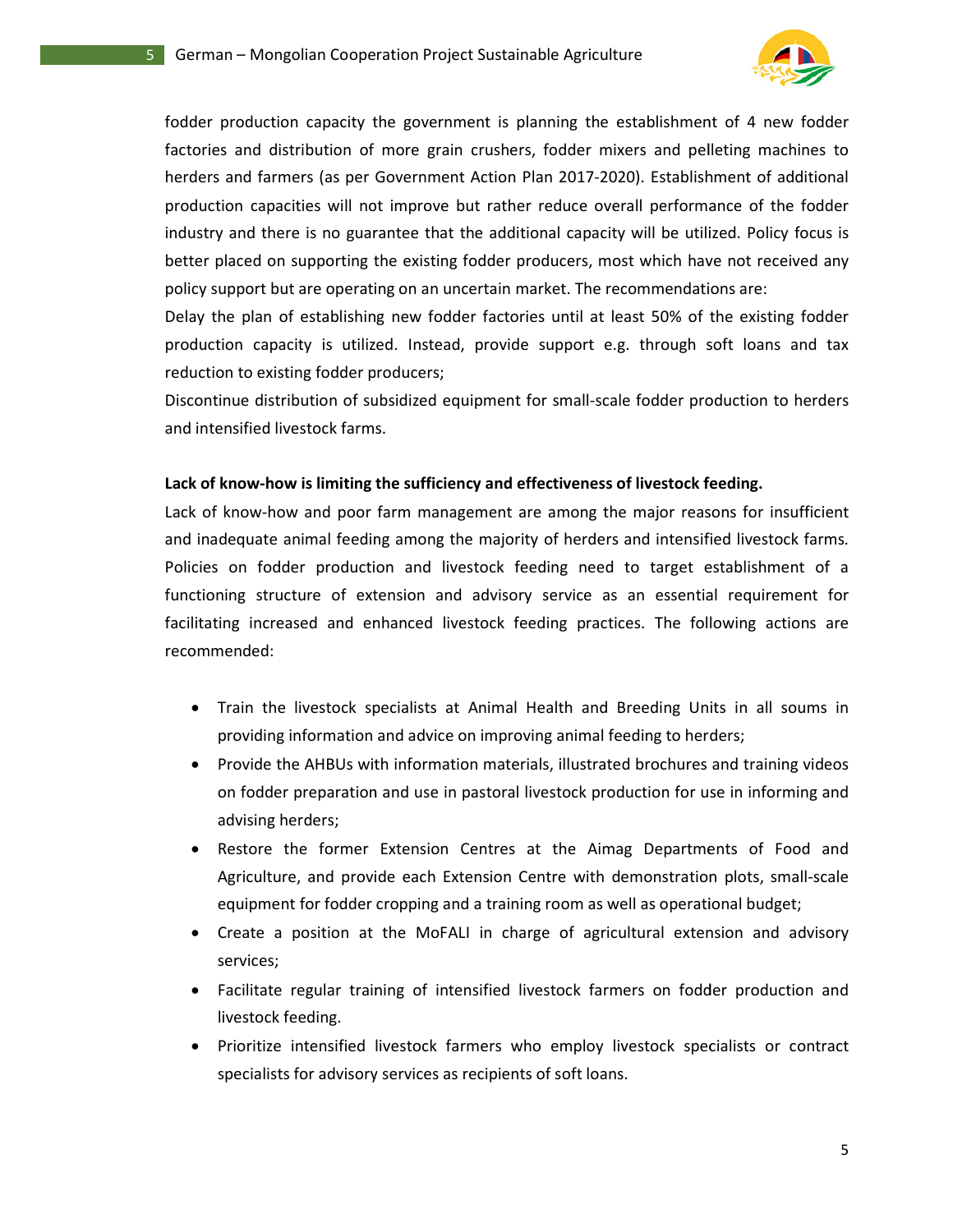

### Policies on fodder production are divided between crop and livestock sectors, thus missing a **holistic framework of intervention.**

The issue of livestock feeding has a cross-sectoral character in that it is relevant for both livestock and crop sectors. This involves the disadvantage that the political attention on the subject is divided between the two sectors and overshadowed by other priorities in each sector. In addition, statistics on fodder production are limitedly available and not reliable. In response to these obstacles, the following is recommended: livestock and crop sectors. This involves the disadvantage that the political attention on the<br>subject is divided between the two sectors and overshadowed by other priorities in each<br>sector. In addition, statistics on fodd ue of livestock feeding has a cross-sectoral character in that it is relevant for both and crop sectors. This involves the disadvantage that the political attention on the sectors. This involves the disadvantage that the p

- Elaborate and implement a subprogram on "Livestock Fodder" within the broader framework of the State Policy on Food and Agriculture and in connection with government programs in both crop and livestock sectors;
- Promote applied research on fodder production and animal feeding through facilitation of research grants;
- Collect and publish reliable statistics on fodder production;

#### **Conclusions**

- The current volume fodder market is MNT 321 billion, but the potential market volume that needs to be targeted by policies is between MNT 370 billion and MNT 500 billion. oublish reliable statistics on fodder production;<br>volume fodder market is MNT 321 billion, but the potential market volume<br>o be targeted by policies is between MNT 370 billion and MNT 500 billion.
- The current dominance of hay in fodder consumption, combined with the expected increase in the number of animals, strongly contrasts with the need to reduce The current dominance of hay in fodder consumption, combined with the expected increase in the number of animals, strongly contrasts with the need to reduce overgrazing and calls for urgent policy initiatives to regulate p fodder cropping. The current dominance of hay in fodder consumption, combined with the expected increase in the number of animals, strongly contrasts with the need to reduce overgrazing and calls for urgent policy initiatives to regulate p
- Fodder cropping relates to priorities in both livestock and crop sectors, and requires initiatives of fodder cropping throughout the country that need to be scaled up through policy support. Herders and livestock farms need access to basic production inputs such<br>as arable land and cropping equipment while crop farms require incentives and value<br>chains with multiple marketing opportunities for f as arable land and cropping equipment while crop farms require incentives and value chains with multiple marketing opportunities for fodder cropping. tives of fodder cropping throughout the country that need<br>y support. Herders and livestock farms need access to basic<br>rable land and cropping equipment while crop farms requi<br>ns with multiple marketing opportunities for fo
- Policies targeting the establishment of additional capacities of industrial fodder production need to redirected to increase the utilization of the existing production capacities. • Policies targeting the establishment of additional capacities of industrial fodder production need to redirected to increase the utilization of the existing production capacities.<br>• The lack herders' and famers' know-how
- and consumption needs to be recognized and adequately responded to by agricultural<br>policies. The establishment of an extension service structure involving public and private<br>sector providers of information and advisory ser policies. The establishment of an extension service structure involving public and private sector providers of information and advisory services is an essential requirement for sustainable improvement of livestock feeding. Without a structure for building the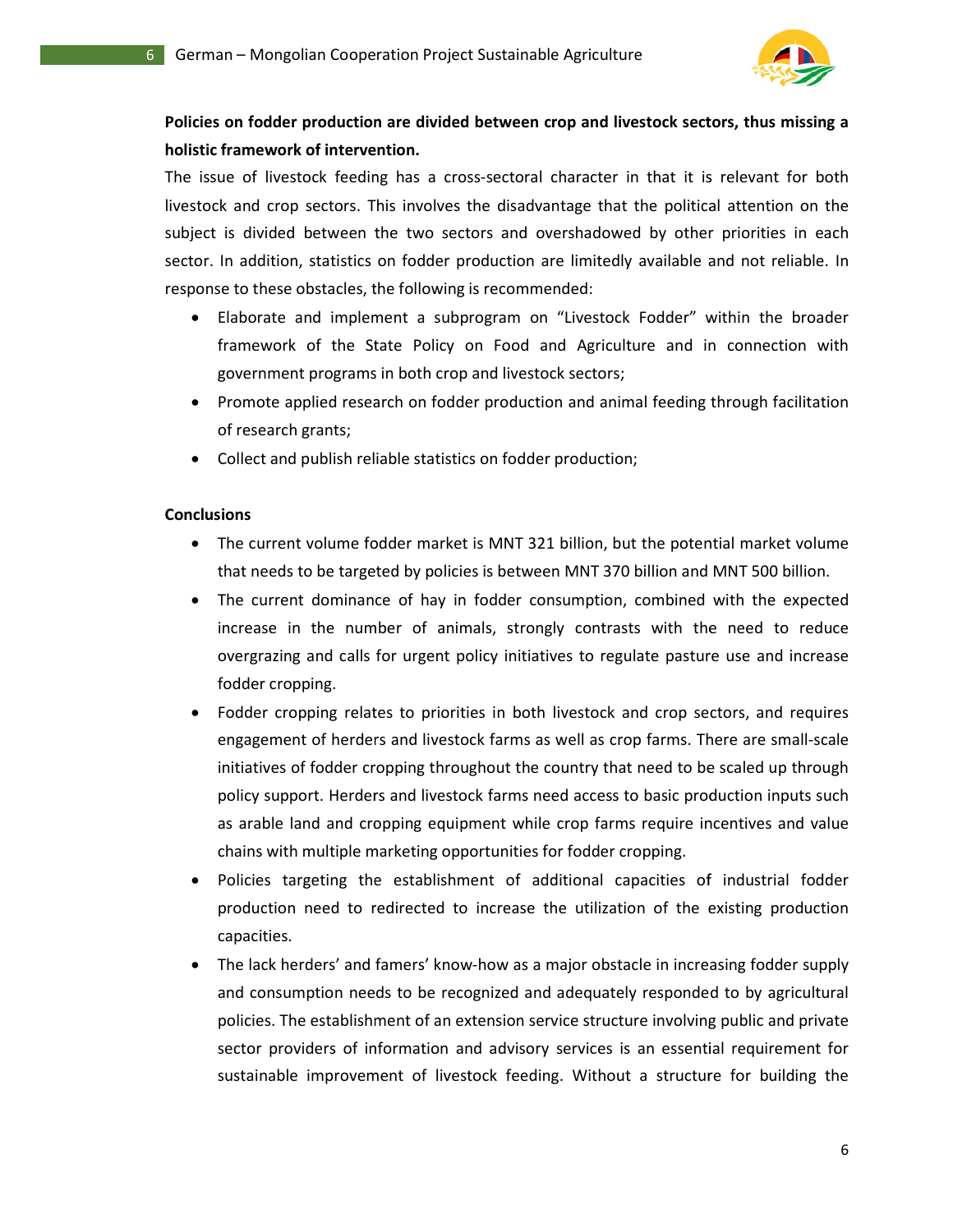

knowledge capacity of herders and farmers, impacts of policy interventions targeting knowledge capacity of herders and farmers, impacts of poliontion<br>increased fodder production and consumption will be limited.

• Given the cross-sectoral character of the subject, policy interventions on fodder production need to be coordinated within a systematic framework that should be established in the form of a subprogram on livestock fodder within the broader framework of the State Policy on Food and Agriculture. sectoral character of the subject, policy interventions on fodder<br>to be coordinated within a systematic framework that should be<br>e form of a subprogram on livestock fodder within the broader<br>State Policy on Food and Agricu knowledge capacity of herders and farmers, impacts of policy interventions targeting<br>increased fodder production and consumption will be limited.<br>Given the cross-sectoral character of the subject, policy interventions on f

#### **References:**

- DLG e.V. (2009). Empfehlungen zur Fütterung von Mutterkühen und deren Nachzucht. DLG e.V. (2009). Empfehlungen zur Fütterung von Mutterkühen und dere<br>Retrieved on 15 August 2017 from http://www.dlg.org/fachinfos-rinder.html.
- Durst, L. and Wittmann, M. (2001). Tierernährung. Triesdorf: Fachhochschule Weihenstephan, Abteilung Triesdorf.
- Gurbazar, D., Rinchindorj, D. and Mungunbagana, T. (2017). Industrial fodder production. In: Mongolian University of Life Science: Proceedings of the seminar "Fodder production and fodder market". Gurbazar, D., Rinchindorj, D. and Mungunbagana, T. (2017). Industrial fodder production. In:<br>
Mongolian University of Life Science: Proceedings of the seminar "Fodder production and<br>
fodder market".<br>
Kalashnikov, A.P., W. and Mungunbagana, T. (2017). Industrial fodder production. In:<br>ife Science: Proceedings of the seminar "Fodder production and<br>lov, V.V. and Pervov, N.G. (eds.) (2007). Norms and rations of
- Kalashnikov, A.P., W. Scheglov, V.V. and Pervov, N.G. (eds.) (2007). Norms and rations of livestock feeding. Revised 3<sup>rd</sup> edition. Moscow: Ministry of Agriculture of the Russian<br>Federation, Russian Academy of Agricultural Sciences and All-Russian State Institute of Livestock Sciences. *Published in Mongolian (translated by Gendaram, Kh) Gendaram, Kh) Kh).*
- Kirchgessner, M. (2004). Tierernährung. Leitfaden für Studium, Beratung und Praxis. 11. neu überarbeitete Auflage. Frankfurt am Main: DLG Verlag.
- Nyambat, L. and Gerelkhuu, T. (2017). Number and structure of livestock in Mongolia: Pasture and fodder. In: Mongolian University of Life Science: Proceedings of the seminar "Fodder<br>production and fodder market". production and fodder market". I. (2004). Tierernährung. Leitfaden für Studium, Beratung und Praxis. 11. neu<br>
ie Auflage. Frankfurt am Main: DLG Verlag.<br>
1 Gerelkhuu, T. (2017). Number and structure of livestock in Mongolia: Pasture<br>
In: Mongolian Unive
- Togtokhbayar, N., Jigjidsuren, S. and Sodnomtseren, Ch. (2017). Current situation and development policy of fodder production. In: Mongolian University of Life Science:<br>Proceedings of the seminar "Fodder production and fod development policy of fodder production. In: Mongolian University of Life Science: Proceedings of the seminar "Fodder production and fodder market".